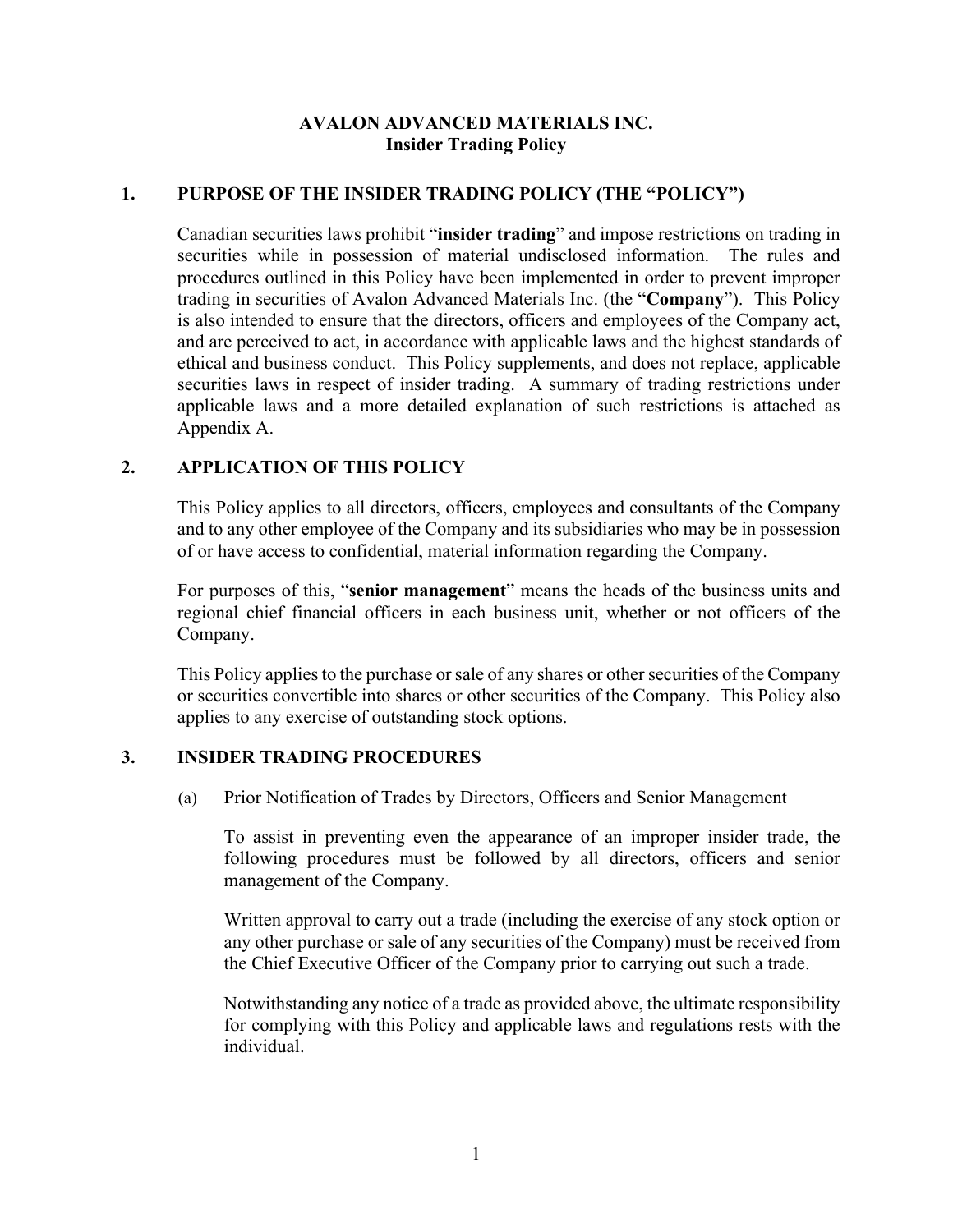#### (b) Blackout Periods

Blackout periods may be imposed from time to time as a result of special circumstances relating to the Company. All directors, officers, senior management and employees with knowledge of such special circumstances will be covered by the blackout, subject to the terms and conditions of this Policy. Notice of any such blackout may or may not be communicated by issuance of a written notice. In some circumstances, such blackout may be communicated on a case-by-case basis. Accordingly, it is imperative that directors, officers and senior management observe the pre-clearance procedures set out in section 3.1. Subject to Section 3.2(b), during any such unscheduled blackout period, all directors, officers, senior management and employees of the Company are prohibited from trading in securities of the Company during the period commencing at the time that communication of such blackout period is disseminated until the date which is two (2) full trading days after the earlier of: (i) the unscheduled material announcement being made; and (ii) the dissemination of an e-mail from the Chief Executive Officer, the Chief Financial Officer or another individual as may be designated by the Chief Executive Officer, confirming that the information in question is no longer material.

Notwithstanding any other provisions of this Policy, waivers from the blackout provisions of the Policy may be granted by the Chair of the Compensation, Governance and Nominating Committee from time to time where he or she is of the opinion that it is warranted in the circumstances and the director, officer, senior management or employee in question is not in possession of material undisclosed information concerning the Company.

(c) Restriction on Trading

All those with access to material confidential information are prohibited from using such information in trading in the Company's securities until the information has been fully disclosed and a reasonable period of time has passed for the information to be disseminated. In general, the Company has stipulated that a minimum of two (2) full trading days be allowed after the release of all such disclosures (or the date that confirmation is made that the information in question is no longer material), including after the release of financial statements.

A trading blackout will be issued two (2) weeks prior to the release of quarterly financial statements and year-end financial statements.

#### Exercise of Stock Options

Different considerations apply to the exercise of Company stock options during blackout periods since this involves a trade between the Company and the insider. If the expiry date of Company stock options would otherwise occur during or within two (2) business days following a blackout period, the expiry date of such option is extended to the date, which is the tenth (10th) business day after the end of such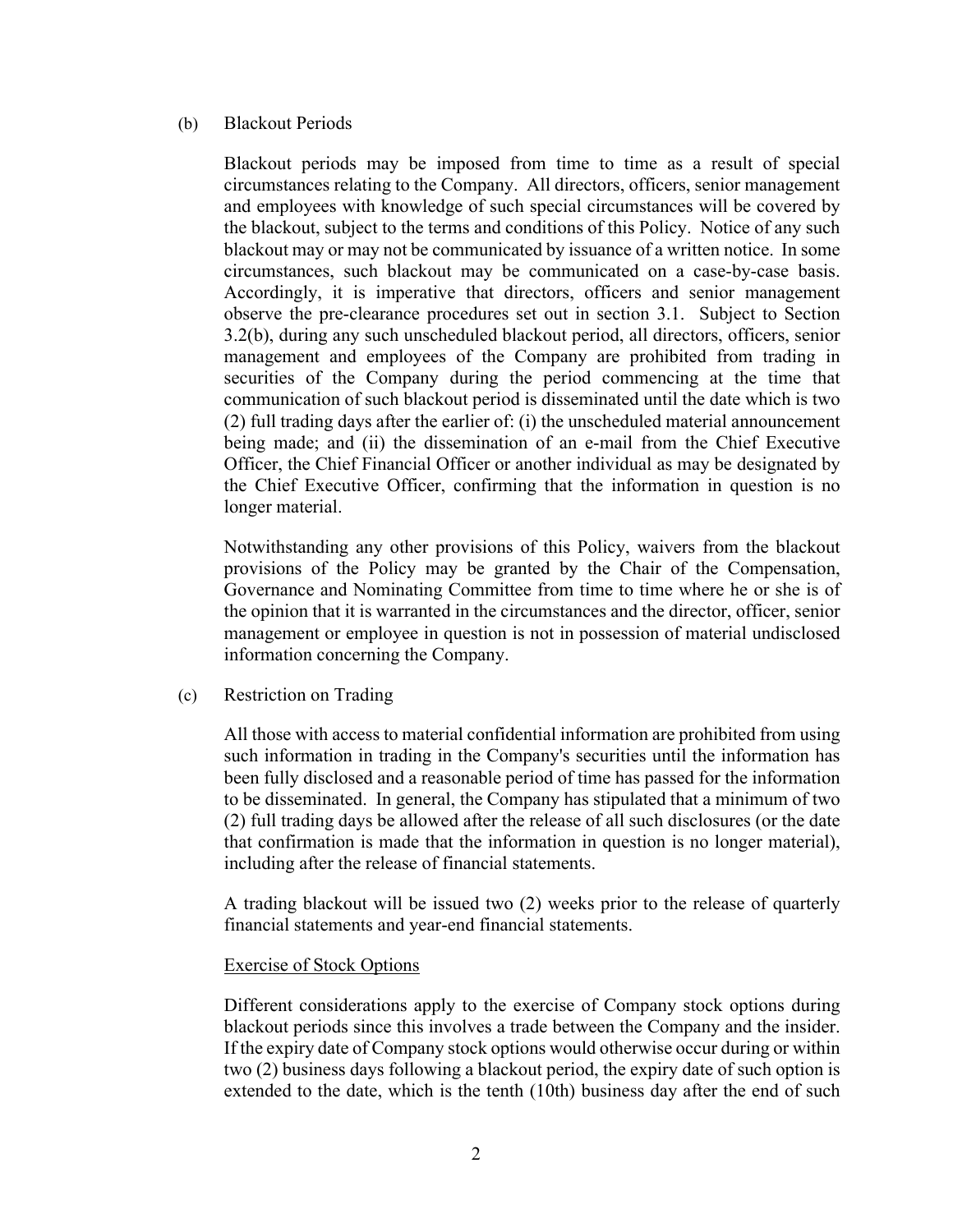blackout period. The exercise of Company stock options during a blackout period is permitted as long as the insider does not sell any of the Company shares.

(d) Short Selling and Other Speculation Trading

No person who is subject to this Policy shall knowingly engage, directly or indirectly, in short-term, speculative transactions involving the Company's securities. This would include short sales and buying or selling put or call options or other derivative securities relating to the Company's shares. For the purpose of this Policy, the word "speculate" means the purchase or sale of securities with the intention of reselling or buying back in a relatively short period of time in the expectation of a rise or fall in the market price of such securities. Speculating in such securities for a short-term profit is distinguished from purchasing and selling securities as part of a long-term investment program. Insiders should not at any time sell securities of the Company short or buy or sell a call or put option in respect of securities of the Company or any of its affiliates.

(e) Anti-hedging

Directors, officers or employees of the Company or any of its subsidiaries or affiliates and, to the extent practicable, any other person (or their associates) in a special relationship with the Company (as defined by securities laws), should not hedge or monetize transactions to lock in the value of holdings in the securities of the Company. Such transactions, that would allow the holder to own the Company's equity securities without the full risks and rewards of ownership, potentially separate the holder's interests from those of the public shareholders of the Company. The objective of this Policy is therefore to prohibit those who are subject to it from directly or indirectly engaging in hedging against future declines in the market value of any securities of the Company through the purchase of financial instruments designed to offset such risk.

Therefore, unless otherwise previously approved by the Compensation, Governance and Nominating Committee, directors, officers or employees of the Company or its subsidiaries, and, to the extent practicable, any other person (or their associates) in a special relationship (within the meaning of applicable securities laws) with the Company, may not, at any time, purchase financial instruments, including prepaid variable forward contracts, instruments for the short sale or purchase or sale of call or put options, equity swaps, collars, or units of exchangeable funds that are based on price fluctuations of the Company's securities and that are designed to or that may reasonably be expected to have the effect of hedging or offsetting a decrease in the market value of any securities of the Company. A violation of this Policy will be regarded as a serious offence, with the person subject to disciplinary action, which may include, but is not limited to, termination of employment and/or restrictions on future participation in the Company's incentive equity plans.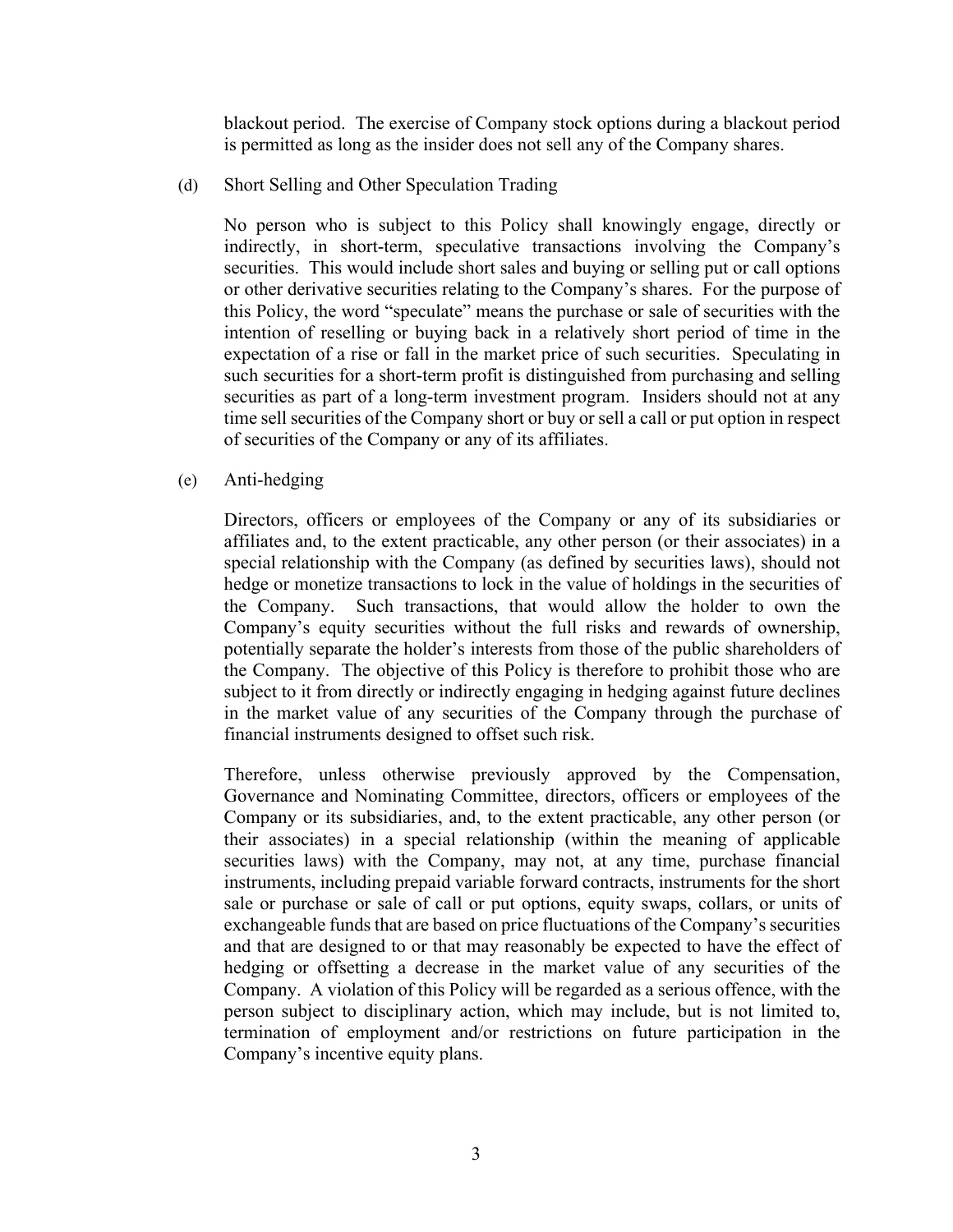#### **4. INSIDER TRADING LAWS**

The following is a summary of applicable insider trading restrictions, reporting requirements and penalties. A more detailed description of insider trading laws is attached as Appendix A to this Policy, which is qualified in its entirety to the full text of applicable legislation, as it may be amended from time to time.

(a) Trading and "Tipping" Prohibitions

Under applicable securities laws, directors, officers and employees of the Company and its subsidiaries are in a "special relationship" with the Company and, as a result, are prohibited from purchasing or selling shares or other securities of the Company (including exercises of stock options where the underlying shares are sold) while in possession of material information with respect to the Company that has not been generally disclosed to the public. Passing on such information to a third party (known as "**tipping**"), other than in the necessary course of business, is also prohibited.

(b) Material Information

Information relating to the Company is material if:

- (i) such information results in, or would reasonably be expected to result in, a significant change in the market price or value of the Company's shares;
- (ii) there is a substantial likelihood that a reasonable investor would consider it important in making an investment decision; or
- (iii) it would significantly alter the total mix of information available to investors.

Although not intended to be a comprehensive list, the following are examples of information that could be material, depending on scale and magnitude:

- (i) quarterly or annual earnings or operational results or projections;
- (ii) mergers, acquisitions, joint-ventures or divestitures;
- (iii) management changes or changes in control of the Company;
- (iv) public or private sales of the Company securities;
- (v) deterioration/improvement in the Company's credit status with rating agencies;
- (vi) new discoveries or developments regarding projects or operating mines;
- (vii) changes in auditors and agreements/disagreements with auditors;
- (viii) litigation pending or threatened;
- (ix) labour disputes or disputes with major contractors or suppliers;
- (x) changes in capital or corporate structure; and
- (xi) monthly production and/or sales results which are materially inconsistent with the guidance previously publicly disclosed by the Company.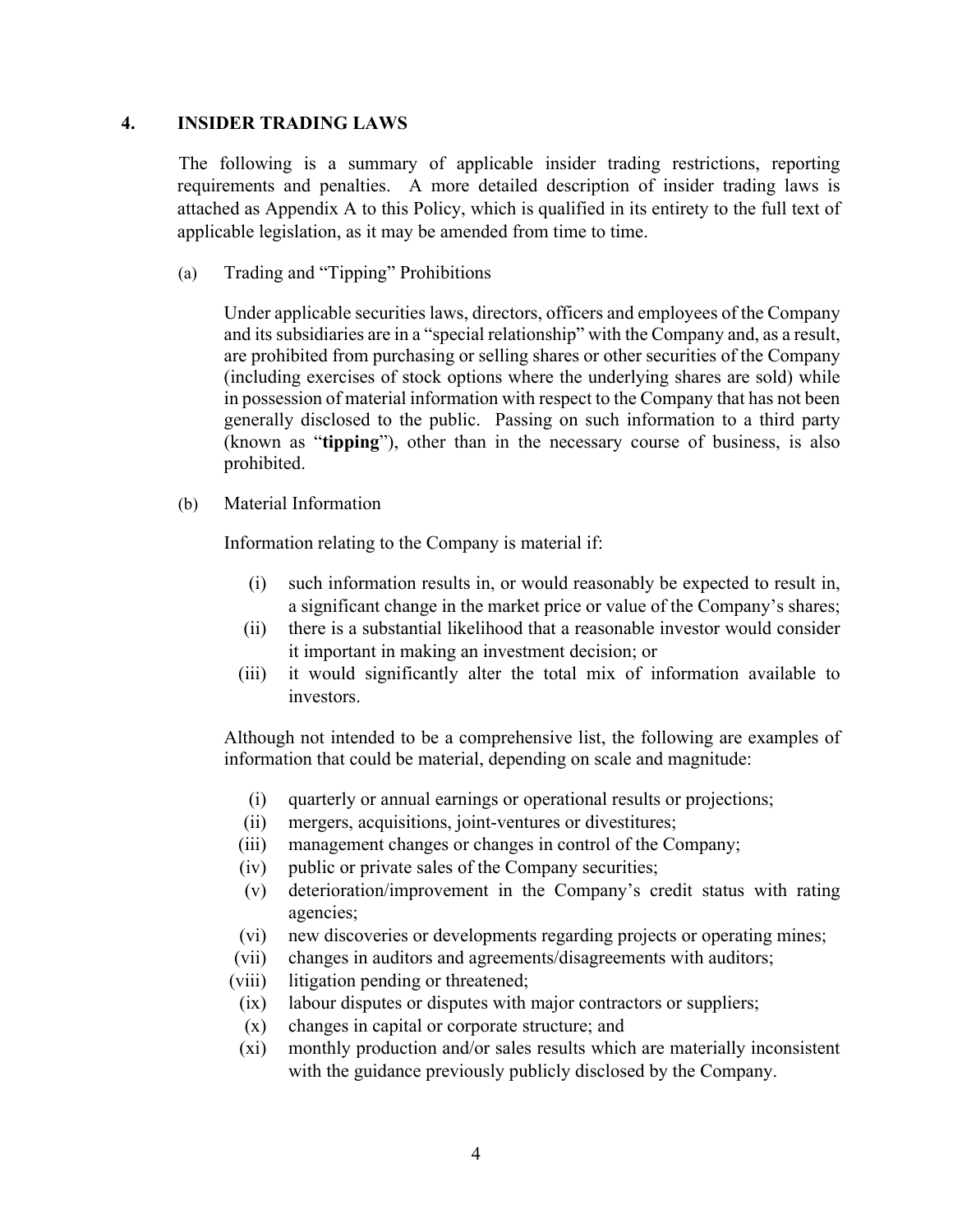Material information about the Company should be considered to be non-public unless there is a certainty that it is publicly available. As a general rule, information will be considered public after there has been two (2) clear trading days following its broad dissemination.

(c) Insider Reporting Requirements

All directors, certain senior executive officers, and certain others listed in National Instrument 55-104 Insider Reporting Requirements and Exemptions (each a "reporting insider") are required to file an insider trading report in Canada within ten (10) days after initially becoming a reporting insider, disclosing such person's beneficial ownership of or control or direction over securities of the Company, including shares, debt securities, stock options, and security-based awards under the Company's compensation plans. Each such reporting insider is also required to file an insider trading report with securities regulators any time such beneficial ownership of or control or direction changes within five (5) days of the date on which the change occurs.

The Company is available to assist reporting insiders in completing and filing the required insider trading reports. Any individual desiring such assistance should contact the Corporate Secretary or other officer of the Company. Insiders are reminded that they remain personally responsible for the timely disclosure of their trading activities and the content and timely filing of applicable reports.

(d) Potential Civil and Criminal Penalties

The consequences of prohibited insider trading, tipping or a failure to file an insider report where required on a timely basis can be severe and may include dismissal, fines and criminal sanctions. In Canada, penalties for violations of insider trading laws include possible imprisonment for a term of up to five years and fines of up to the greater of \$5,000,000 and three times any profit made or loss avoided.

### **5. COMMUNICATION OF THE POLICY**

A copy of this Policy will be placed on the Company's website so that it will be available for inspection by all directors, officers, employees and consultants of the Company. Directors, officers, employees and consultants will be informed of the Policy and of any significant changes to it.

Approved by the Board of Directors on October 21, 2020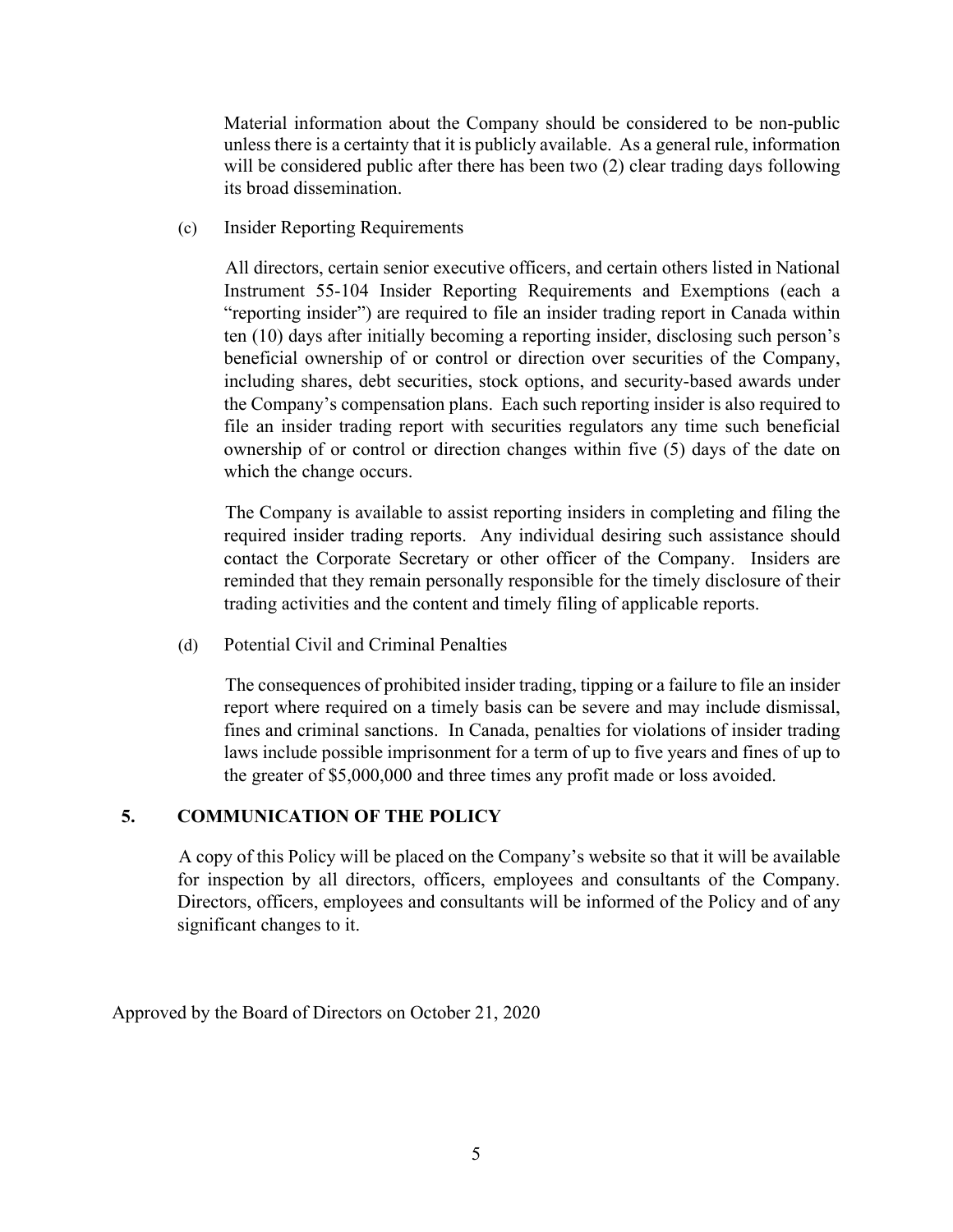## **Appendix A**

## **SUMMARY OF PROHIBITIONS AGAINST INSIDER TRADING**

## **1. Introduction**

**1.1** This memorandum briefly summarizes the prohibitions against insider trading contained in the *Securities Act* (Ontario) (the "**OSA**"). Insider trading legislation has also been enacted in most other provinces of Canada and other international jurisdictions. Reference should be made to the full text of applicable laws.

## **2. Prohibitions against Insider Trading**

**2.1** The OSA prohibits a person or company in a "**special relationship**" with a reporting issuer from purchasing or selling securities of the issuer with knowledge of a material fact or material change with respect to that issuer that has not been generally disclosed. For the purposes of the OSA, a fact or change is material if it would reasonably be expected to have a significant effect on the market price or value of any of the securities of the reporting issuer.

**2.2** The OSA also prohibits a person or company in a special relationship with a reporting issuer from informing another person or company (other than in the necessary course of business) of a material fact or material change with respect to a reporting issuer before it has been generally disclosed.

**2.3** The OSA also prohibits a person or company that proposes to make a take-over bid for the securities of a reporting issuer or to become a party to a reorganization, amalgamation or other business combination with the reporting issuer or that proposes to acquire a substantial portion of its property from informing another person or company of undisclosed material information with respect to the issuer except in the necessary course of business to effect the take-ver bid, business combination or acquisition.

**2.4** The OSA also prohibits a person or company (a "**tippee**") who learns of undisclosed material information regarding a reporting issuer from any other person or company in a special relationship with that issuer, including another tippee, and who knows or ought reasonably to have known that the other person or company was in a special relationship with the issuer, from purchasing or selling securities of the issuer or from informing another person or company of the undisclosed material information.

**2.5** The prohibitions contained in the OSA against insider trading only apply to persons or companies that are in a special relationship with the reporting issuer. The concept of a special relationship with the reporting issuer is defined broadly in the OSA to include, among others, any director, officer or employee of the reporting issuer, any person or company who beneficially owns, directly or indirectly, or exercises control or direction over securities carrying more than 10% of the voting rights attaching to the outstanding voting securities of the reporting issuer (a "**10% shareholder**"), any director or senior officer of any of the subsidiaries or 10% shareholders of the reporting issuer, any "tippee" and every person or company (and its directors, officers and